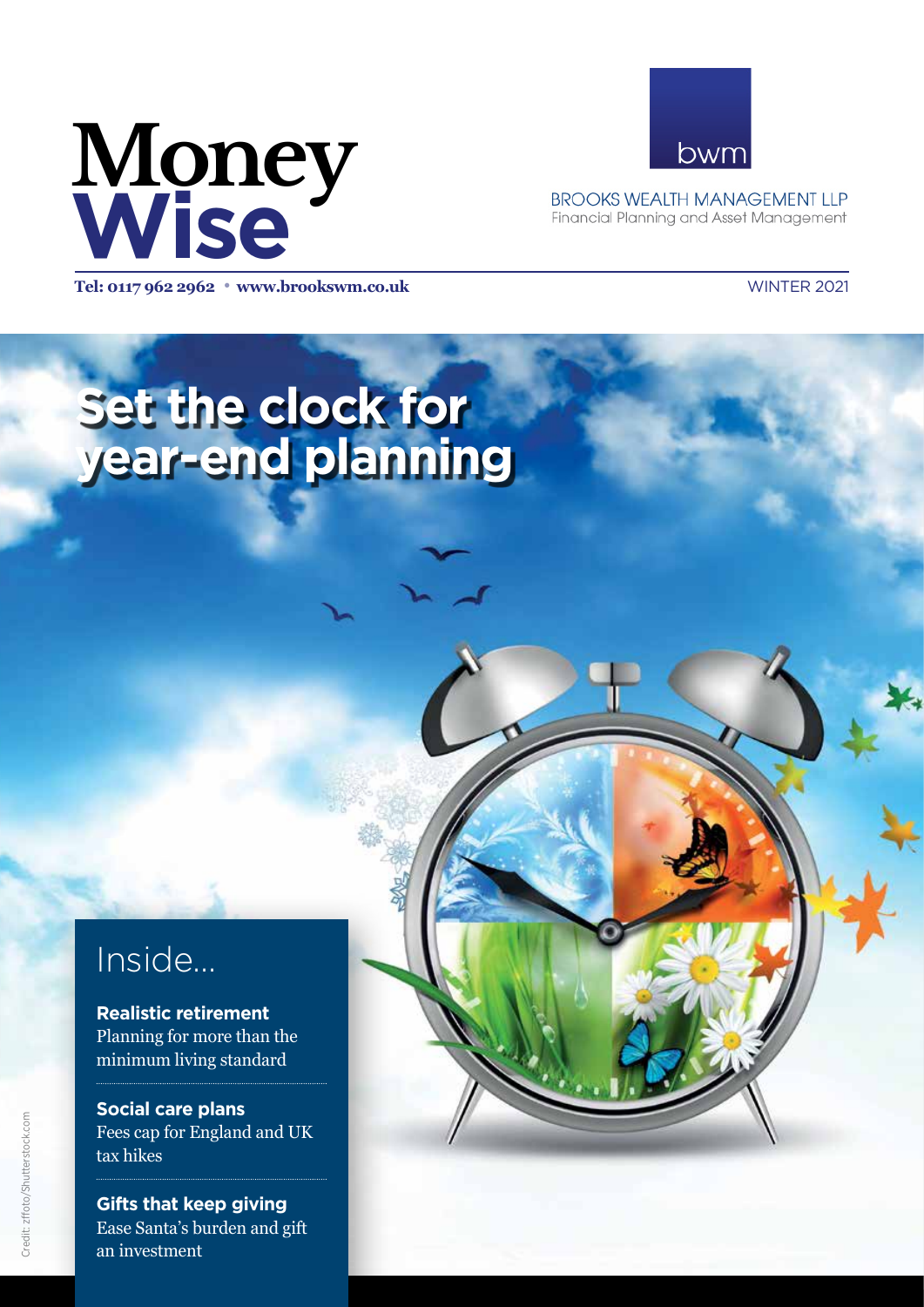## **The cost of retirement: setting your own standard**

*New research confirms many people are experiencing the growing gap between what the State pension provides and a comfortable retirement.* 

In April 2022, all state pensions will increase<br>by 3.1%. The new state pension will reach<br>about £185 a week, approximately 5% less<br>than would otherwise have been the case if the n April 2022, all state pensions will increase by 3.1%. The new state pension will reach about £185 a week, approximately 5% less triple lock basis for increases remained in place for 2022.

The new state pension rates came out shortly after an updated report was published looking at retirement living standards. The report calculated the cost of three different baskets of goods and services that equate to three retirement living standards:

- minimum, where income covers all needs. with 'some left over for fun';
- moderate, providing more financial security and flexibility; and
- comfortable, offering greater financial freedom and 'some luxuries'.

The research put annual after-tax costs to each living standard for couples and singles, with an adjustment for higher London expenses:

|        | <b>MINIMUM</b>                                           |  | <b>MODERATE</b> |  | <b>COMFORTABLE</b>                                     |  |
|--------|----------------------------------------------------------|--|-----------------|--|--------------------------------------------------------|--|
|        |                                                          |  |                 |  | Standard London Standard London Standard London        |  |
| Single |                                                          |  |                 |  | £10,900 £13,200 £20,800 £24,500 £33,600 £36,700        |  |
|        |                                                          |  |                 |  | Couple £16,700 £21,100 £30,600 £36,200 £49,700 £51,500 |  |
|        | $\alpha$ , and the set of the set of the set of $\alpha$ |  |                 |  |                                                        |  |

*Source: Pensions and Lifetime Savings Association* 

Adjust for tax and, for example, a couple living in the Midlands who want a comfortable standard of living would each need pension income of about £28,000.

The new state pension from April 2022 will be £9,628 a year, leaving a significant gap if your goal is anything other than a minimum living standard (no car, no European holiday).

Bridging the gap between the retirement living standard you want and what the state will provide requires private retirement provision. Determining how much the gap-filling will cost and what form it takes begins with a detailed review of your current retirement plans. The sooner you contact us to start that process, the longer the period over which you can spread the investment required.

B *The value of your investment and any income from it can go down as well as up and you may not get back the full amount you invested. Past performance is not a reliable indicator of future performance.* 

*Investing in shares should be regarded as a long-term investment and should fit with your overall attitude to risk and financial circumstances.*

*The value of tax reliefs depends on your individual circumstances. The Financial Conduct Authority does not regulate tax advice, and tax laws can change.*

*The new state pension will be £9,628 a year, leaving a significant gap if your goal is above the minimum retirement living standard.*

Credit: Image Source Collection/ Shutterstock.com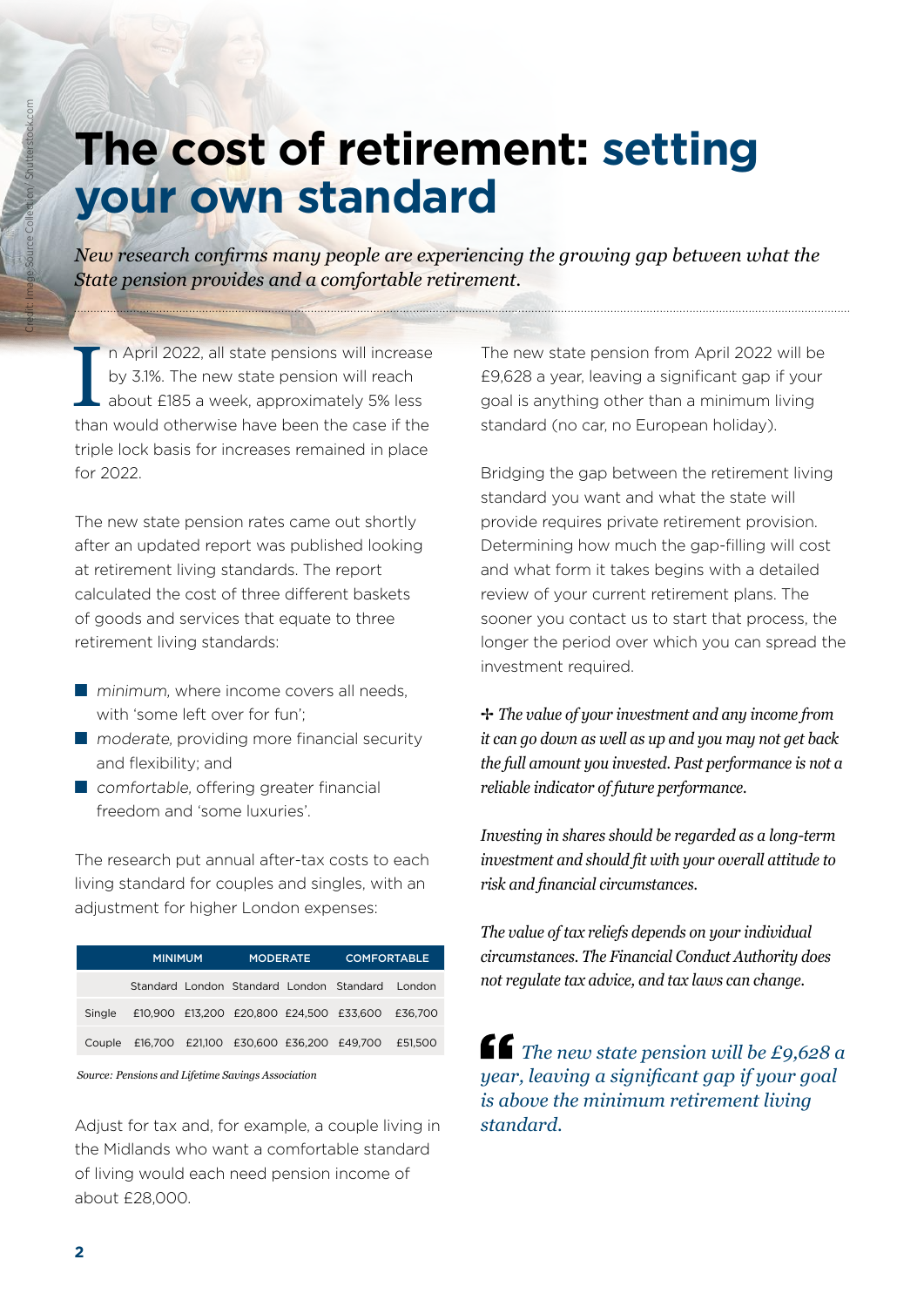## **Social care plans for England: not all they seem**

*The long-awaited details of funding new social care plans for England have been released – with associated UK-wide tax rises.* 

**The basis of the new English social care regime was announced by the Prime Minister in September this year, with an update in November. Its key features are:** 

■ **Start date** The new regime will only apply in England from October 2023. Any care costs incurred before then are ignored.

■ **Fee cap** A cap of £86,000 (indexlinked) on the total care costs you must to pay from your own resources will be introduced. This will cover only your personal care costs not the so-called 'hotel costs' of care, which will be set at a flat £200 a week.

■ **Capital limits** The upper capital limit above which you must meet all your care costs (until the fee cap is reached) will rise from the current £23,250 to £100,000. The lower capital limit, below which you are not required to use your savings, increases from £14,250 to £20,000.

■ **Income tariff** If you have capital between £20,000 and £100,000 you will be required to make an 'income tariff' contribution from that capital, which will be £1 a week for each £250 of capital over £20,000.

**UK-wide tax rises**

Although the changes are a couple of years away and apply in England only, the tax rises begin from next tax year and will operate throughout the UK.

■ All the main and higher rates of National Insurance Contributions (NICs) for employers, employees and the self-employed will effectively rise by 1.25 percentage points. Credit: Marian Credit: Marian

■ From 2022/23 the tax rates on dividends will also increase by 1.25 percentage points.

Despite the large tax rises, the changes could still leave you having to meet all your social care costs, something that you should consider building into your retirement planning.

B *The value of tax reliefs depends on your individual circumstances. Tax laws can change. The Financial Conduct Authority does not regulate tax advice.*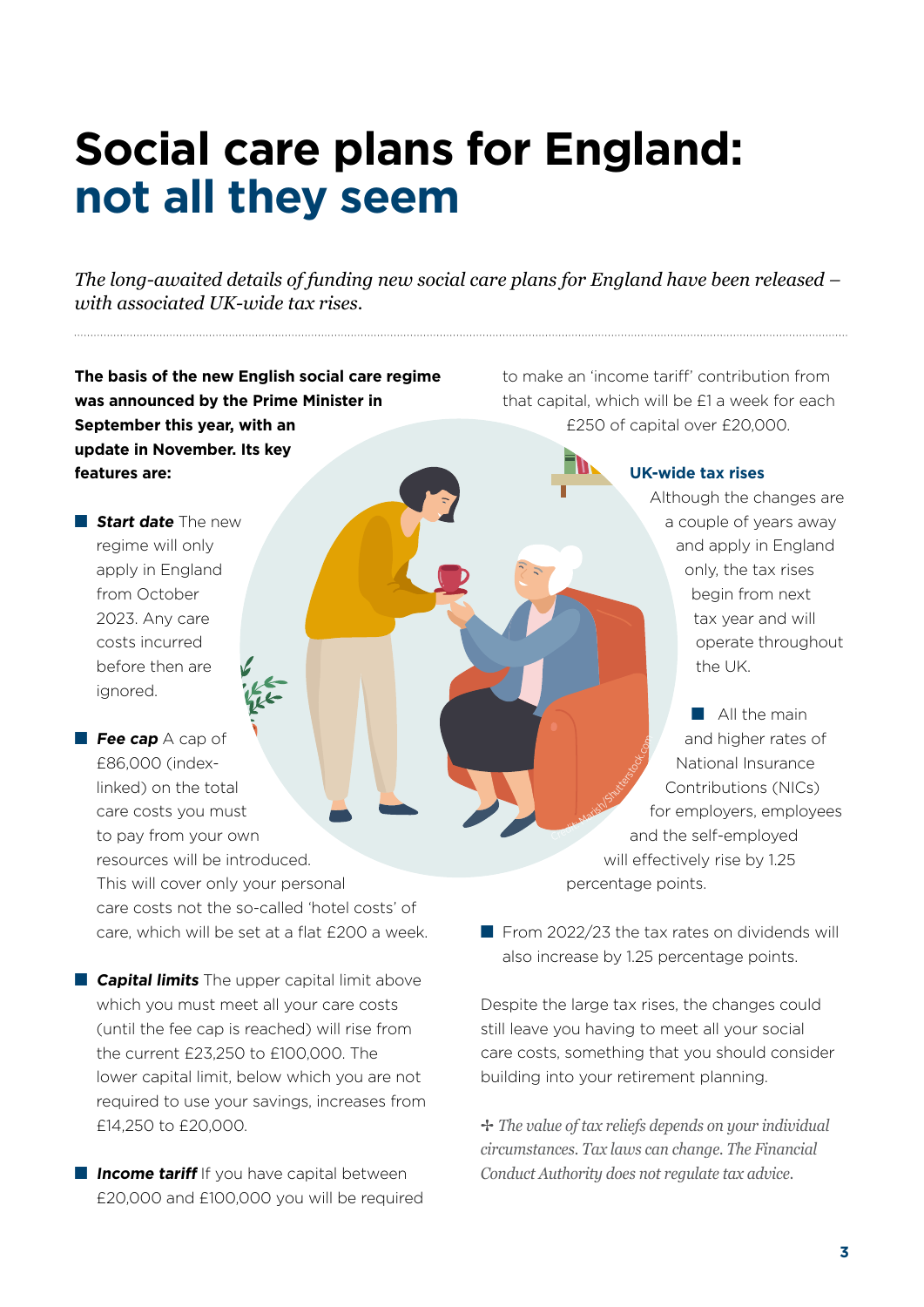## **Set the clock for year-end planning**

*There will be no Budget in spring 2022, leaving the path clear for your year-end tax planning.* 

The two Budgets of 2021 delivered a substantial amount of deferred tax increases, from higher corporation tax through to extra National Insurance contributions (NICs) and dividend tax. Fortunately, the October Budget did not add any more significant tax rises. Tax levels are set to rise to their "highest sustained level in peacetime" according to the Institute of Fiscal Studies. That might explain why the Chancellor included in his speech the statement that "By the end of this Parliament, I want taxes to be going down not up".

#### **Pensions**

Your starting point should be to check whether you have any unused pension annual allowance (£40,000 before tapering during the years considered here) from 2018/19. You have until the end of the current tax year to mop up this past allowance or lose it completely. However,

it can only be used once your 2021/22 annual allowance is exhausted.

Unused relief can also be picked up from the years after 2018/19, again once the current year's allowance is covered. The calculations involved can be complex, so please contact us as soon as possible if you want to take advantage of this carry forward option.

#### **Capital gains tax**

In May 2021 the Office of Tax Simplification (OTS) published the second part of a review of capital gains tax (CGT), originally requested by Mr Sunak. Some radical proposals could have significantly increased the tax payable by many investors. At the end of November, however, the Treasury formally rejected any major CGT redesign, simplifying potentially complex year end CGT planning,

*If you have any unused pension annual allowance from 2018/19 you have until the end of the tax year to use it.*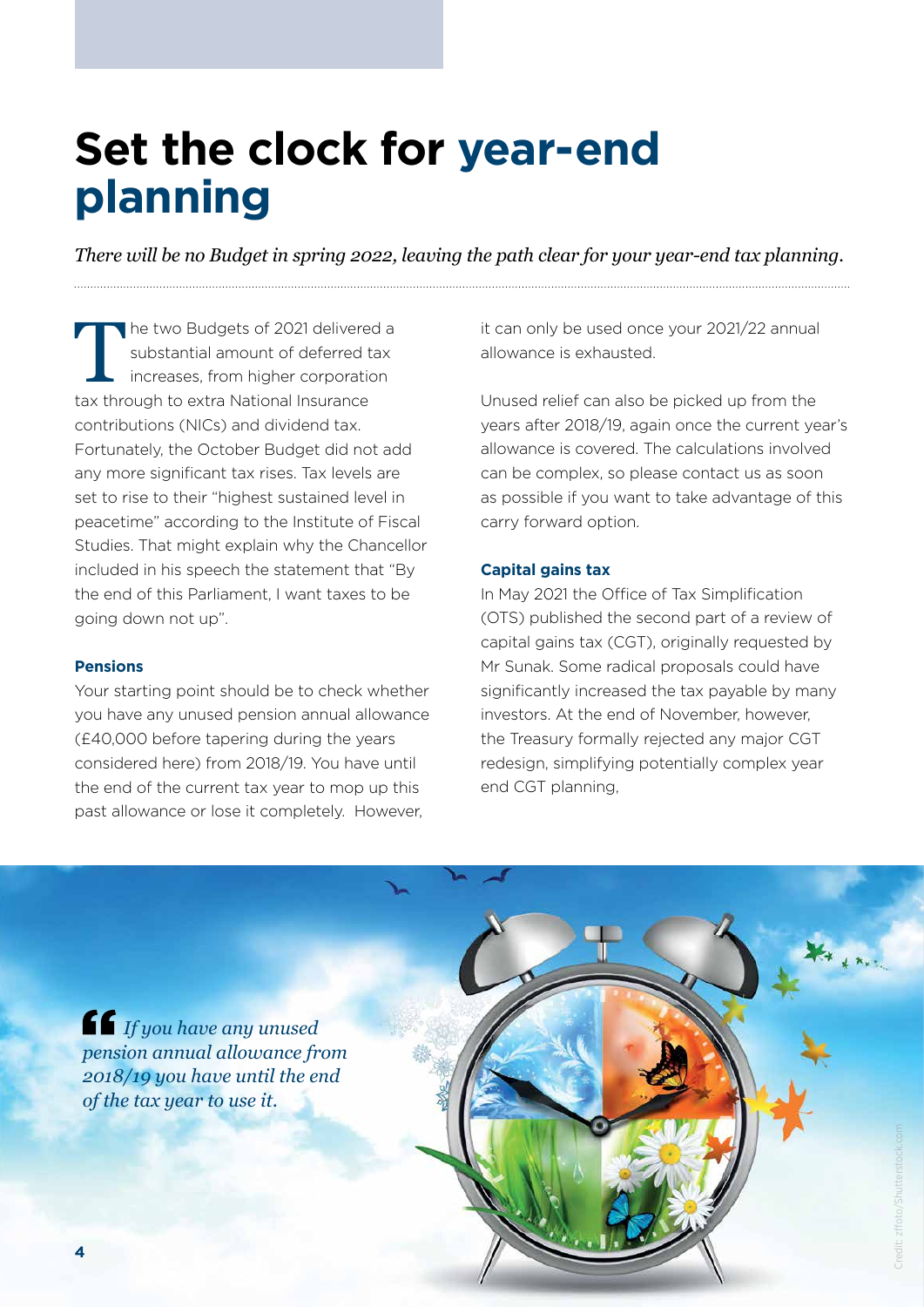If you have capital gains in your portfolio, you should consider realising them up to your available annual exempt amount before the end of the tax year. One option if you wish to retain the investments is to reinvest the proceeds in an ISA or a pension.

### **Inheritance tax**

Inheritance tax was also subject to a separate OTS review undertaken before the CGT review. The absence of any mention of the IHT reports in the last three Budgets has, like the CGT review, complicated year end planning. Again the Treasury has now removed that uncertainty, confirming that it accepted only one (administrative) proposal and rejected all others. Now is a good time to consider using the three main yearly IHT exemptions (£3,000 annual, £250 small gifts and 'normal expenditure out of income').

#### **ISAs**

The value in tax-free ISAs is growing due to the frozen personal allowance and higher rate threshold, dividend tax increases and rising inflation. There is no carry forward of your ISA allowance, so make sure you review your 2021/22 ISA contributions before 6 April.

B *The value of tax reliefs depends on your individual circumstances and are subject to change in subsequent finance acts. The Financial Conduct Authority does not regulate tax advice.* 

*The value of your investment and any income from it can go down as well as up and you may not get back the full amount you invested. Past performance is not a reliable indicator of future performance.* 

*Investing in shares should be regarded as a long-term investment and should fit with your overall attitude to risk and financial circumstances.*

### *News in brief...*

### **Company cars perk on the wane**

The number of people driving company cars continues to decline, according to the latest figures from HMRC. Provisional figures from the 2019/20 tax year suggest only 800,000 people claimed this benefit on their tax returns, down from 870,000 and 900,000 in the preceding two tax years. Changes to the way this benefit-in-kind is taxed now benefit those driving lower emission cars. The figures show this has reduced the number of company cars using diesel fuel.

### **Tax deadline looms**

The clock is ticking for 12 million people who need to file their self-assessment tax return by 31 January 2022. This will relate to earnings from April 2020 to April 2021, and outstanding tax owed is also due on this date. Those filing late face a £100 penalty. HMRC advises those new to self-assessment to register for the service at least 20 days in advance of the deadline.

## **Making Tax Digital delay on income tax**

Plans to shift the self-assessment and income tax system onto an entirely digital basis have been delayed again. This gives welcome additional time for businesses to adapt but creates further uncertainty about implementation dates. This latest postponement means the launch date is now six years later than the original proposal of 2018, pushing the programme back to April 2024.

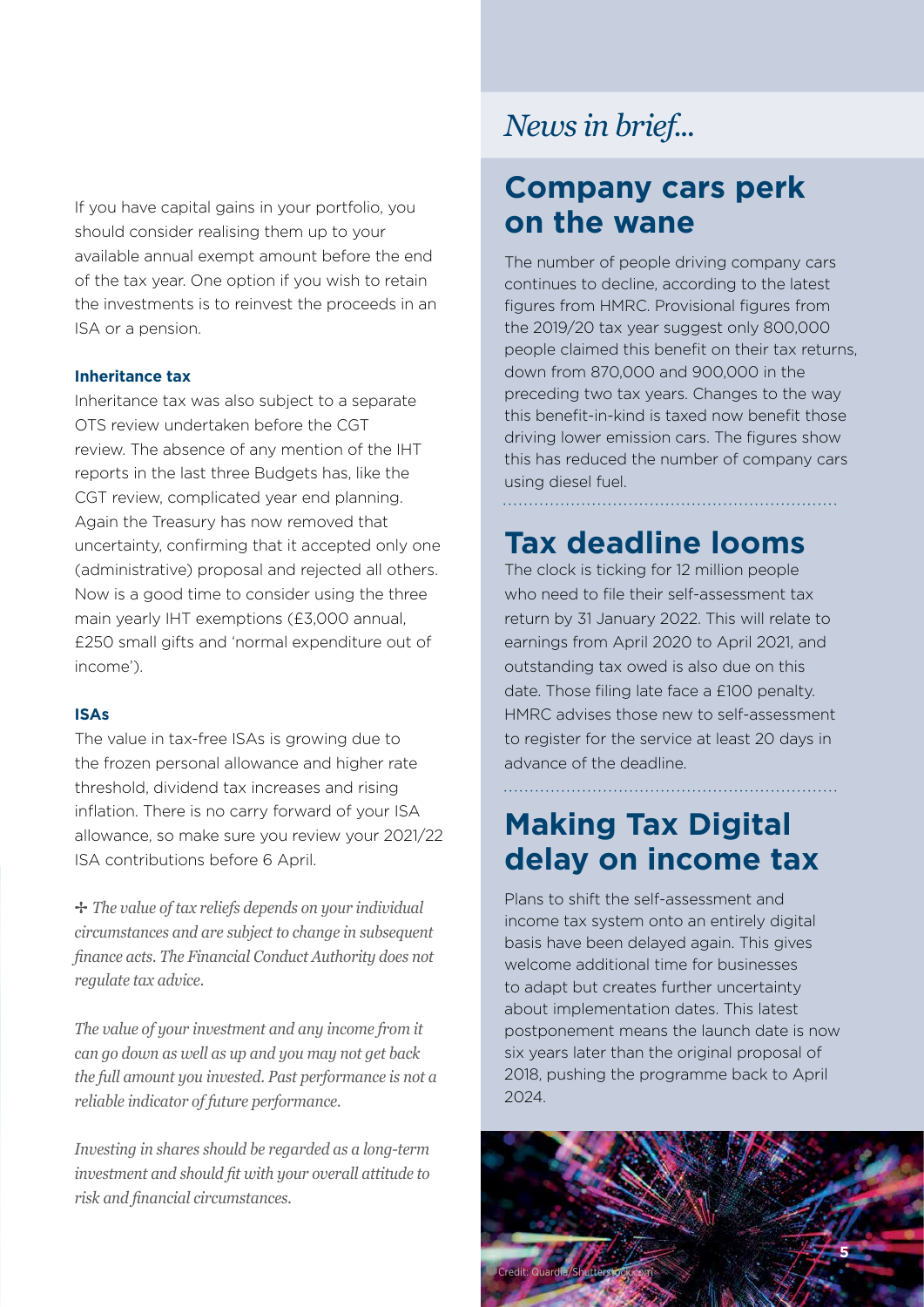## **Christmas gifts that keep on giving**

*An investment could be a wise gift to children this Christmas.*

W children or grandchildren this f<br>season? children or grandchildren this festive season?

Supply chain issues, widely reported in the media, are likely to limit the choice of presents available in 2021. As an alternative yuletide approach instead of toys, why not make a longer-term gift of an investment?

There are several obvious advantages:

- There is no risk of stock shortages.
- No batteries are required.
- Avoid tricky gift wrapping.
- It cannot be broken or discarded by Boxing Day.

Most importantly, an investment is something set aside for a child's future, potentially offering an early piece of financial education. Such an initial grounding matters because even in the 15–18 age range, over a third of children have no in-school access to financial education according to recent research.

#### **Create the right structure**

The choice of investments and how ownership should be structured depends upon a variety of factors, not least of which is tax. Children are nearly always non-taxpayers. However, if an investment is given to a minor unmarried child by their parent, any income generated may end up being taxed as if it were the parent's own. No such rule applies to gifts from grandparents.

Credit: Hparatlala /Shutterstock.com

It may be sensible to use a trust to hold the investment, as this can give the person making the gift more control over when and how it is ultimately used. For more information on this and other aspects of investment gifts, please talk to us, not Santa.

B *The value of your investment and any income from it can go down as well as up and you may not get back the full amount you invested. Past performance is not a reliable indicator of future performance.* 

*Investing in shares should be regarded as a long-term investment and should fit with your overall attitude to risk and financial circumstances.*

*The value of tax reliefs depends on your individual circumstances. The Financial Conduct Authority does not regulate tax advice and tax laws can change.*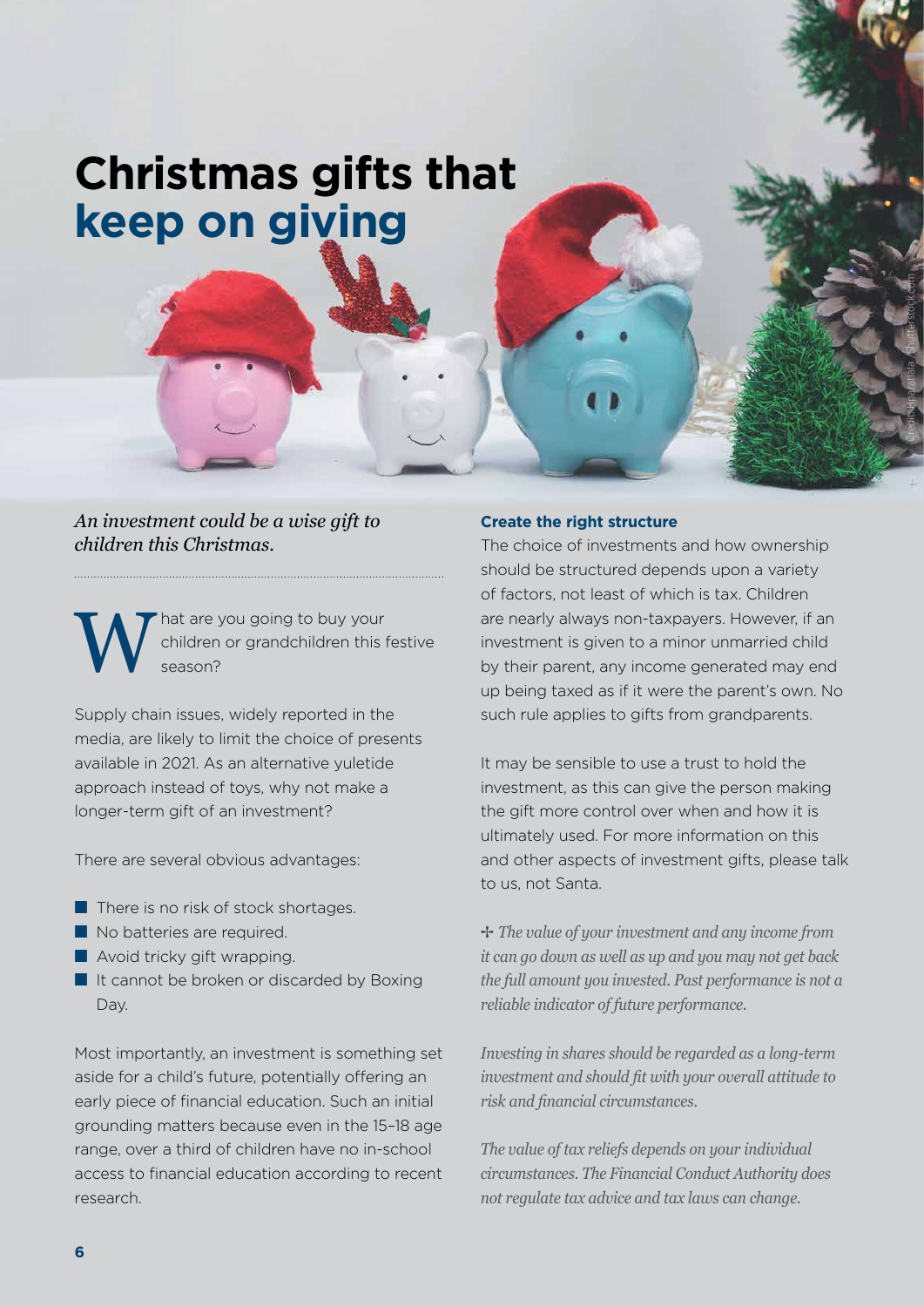## **Think twice before taking pension tax-free cash**

*Withdrawing the tax-free lump sum from your pension at an early age could put your financial security in retirement at risk.* 

**Some savers can currently access pension savings from the age of 55, and in most cases can withdraw a quarter of this fund as a taxfree lump sum. Any withdrawals above this level will be subject to income tax.** 

New research by Legal & General found a third of women (33%) and more than a fifth of men (22%) are withdrawing the full 25% tax free lump sum at the age of 55. This money is often used to fund home improvements and holidays, according to the research, with surplus money often squirrelled away in bank accounts and cash ISAs.

But at the age of 55 most people are still at least ten years away from retirement. Spending this money can seriously reduce the size of retirement savings, while switching to cash means losing out on any future investment growth. <sup>C</sup><sup>r</sup>edit: <sup>s</sup>hurkin

#### **Potential pitfalls**

Accessing your pension early can create other problems. Withdrawals of more than 25% may be subject to income tax at the marginal rate. Significant sums can potentially push you into a higher tax bracket. Those taking more than 25% also face restrictions on future pension savings, with the annual allowance falling from £40,000 to £4,000 a year.

The L&G research found a significant number of those taking their tax-free lump sum had other savings they could use to pay for those home improvement or other short-term spending needs. Keeping money in your pension should maximise its long-term growth and may be more tax-efficient.

> Remember this 'tax-free' option does not disappear after age 55. Those who delay this withdrawal can still take their tax-free lump sum at a later date, where it may be 25% of a larger fund.

B *The value of your investment and any income from it can go down as well as up and you may not get back the full amount you invested. Past performance is not a reliable indicator of future performance.*  \_son/Shutterstock.co<sup>m</sup>

*Investing in shares should be regarded as a long-term investment and should fit in with your overall attitude to risk and financial circumstances.*

*The value of tax reliefs depends on your individual circumstances. The Financial Conduct Authority does not regulate tax advice, and tax laws can change.*

*The 'tax-free' option does not disappear after age 55. Those who delay can still take their tax-free sum at a later date.*